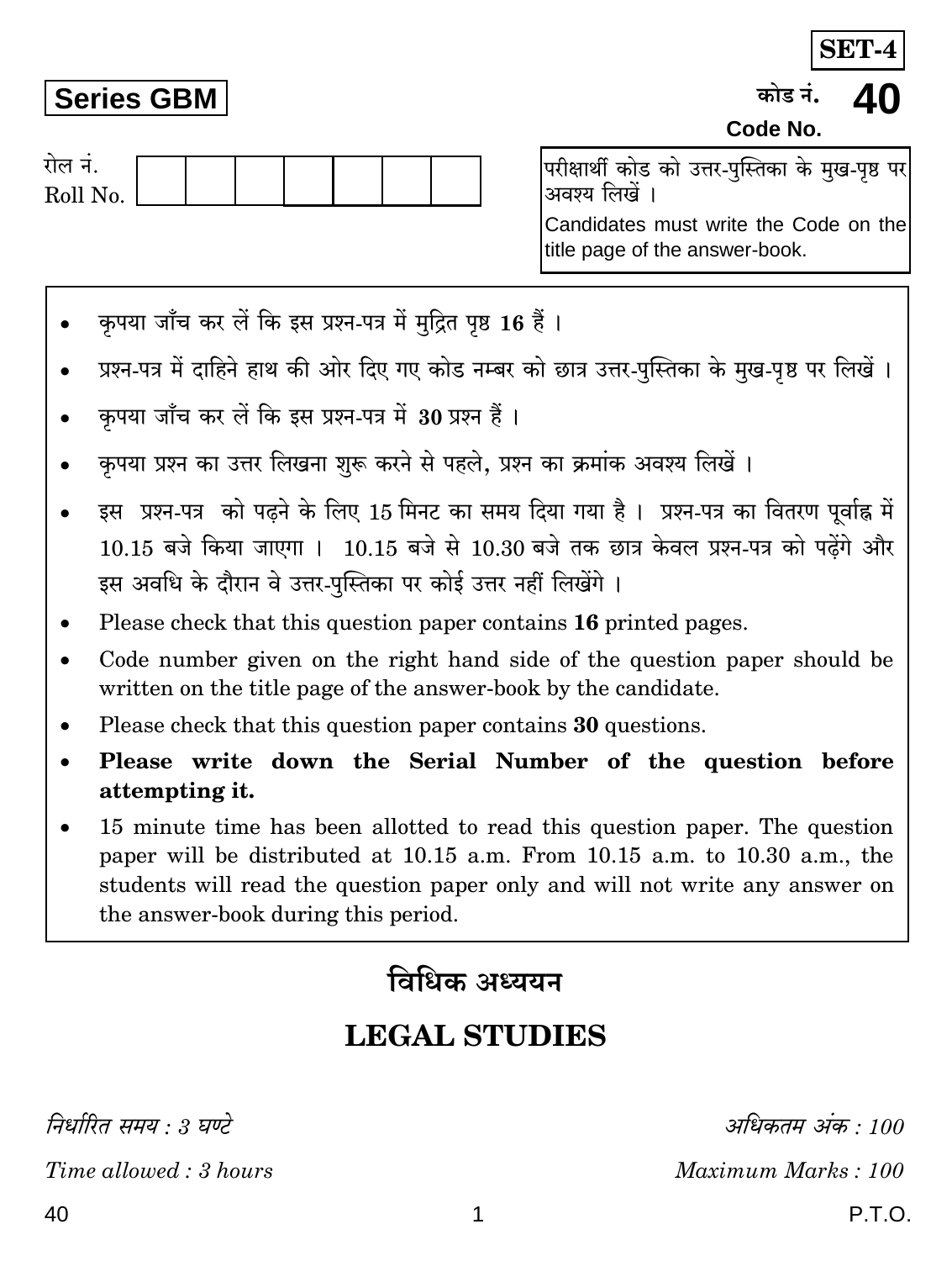#### सामान्य निर्देश:

- इस प्रश्न-पत्र में कुल 30 प्रश्न हैं ।  $(i)$
- सभी प्रश्नों के उत्तर देना अनिवार्य हैं ।  $(ii)$
- प्रश्न संख्या 1 से 8 बहविकल्पीय प्रश्न हैं और प्रत्येक के लिए 1 अंक निर्धारित है ।  $(iii)$
- प्रश्न संख्या 9 से 14 लघु उत्तरीय प्रश्न हैं और प्रत्येक के लिए 2 अंक निर्धारित हैं । इनमें से  $(iv)$ प्रत्येक का उत्तर 50 शब्दों से अधिक न हो ।
- प्रश्न संख्या 15 से 20 लघ उत्तरीय प्रश्न हैं और प्रत्येक के लिए 4 अंक निर्धारित हैं । इनमें  $(v)$ से प्रत्येक का उत्तर 100 शब्दों से अधिक न हो ।
- प्रश्न संख्या 21 से 24 दीर्घ उत्तरीय प्रश्न हैं और प्रत्येक के लिए 5 अंक निर्धारित हैं । इनमें  $(vi)$ से प्रत्येक का उत्तर 150 शब्दों से अधिक न हो ।
- प्रश्न संख्या 25 से 30 दीर्घ उत्तरीय प्रश्न हैं और प्रत्येक के लिए 6 अंक निर्धारित हैं । इनमें  $(vii)$ से प्रत्येक का उत्तर 200 शब्दों से अधिक न हो ।

#### **General Instructions:**

- $(i)$ There are 30 questions in all.
- $(ii)$ **All** the questions are compulsory.
- $(iii)$ Questions number 1 to 8 are multiple choice questions carrying 1 mark each.
- $(iv)$ Questions number 9 to 14 are short answer questions carrying 2 marks each. Answer to each of these should not exceed 50 words.
- Questions number 15 to 20 are short answer questions carrying 4 marks  $(v)$ each. Answer to each of these should not exceed 100 words.
- Questions number 21 to 24 are long answer questions carrying 5 marks  $(vi)$ each. Answer to each of these should not exceed 150 words.
- Questions number 25 to 30 are long answer questions carrying 6 marks  $(vii)$ each. Answer to each of these should not exceed 200 words.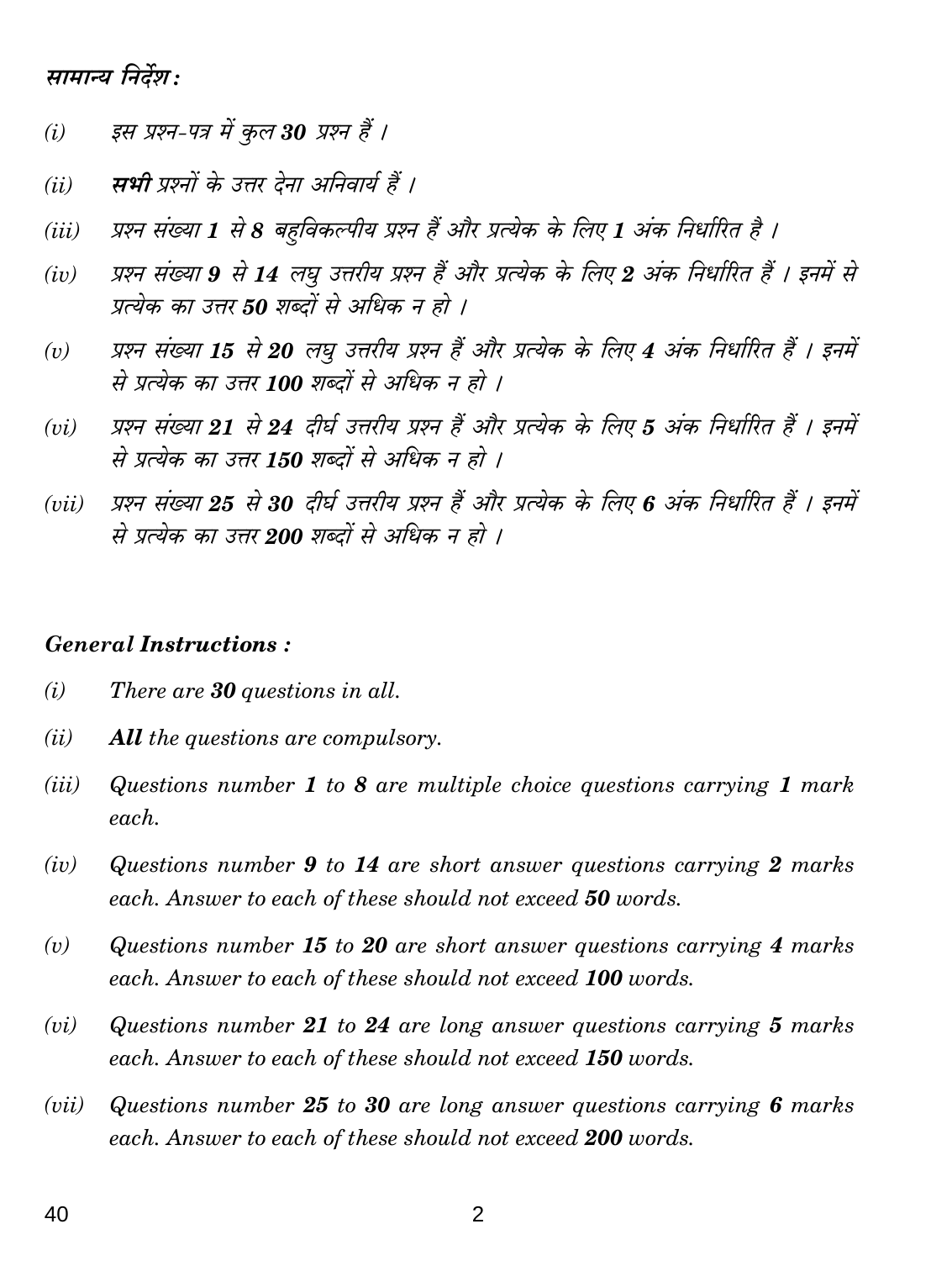- वर्ष 1950 में भारतीय संविधान ने एक प्रधान न्यायाधीश तथा न्यायाधीशों के 1. उच्चतम न्यायालय पर विचार प्रस्तुत किया।
	- $(\overline{a})$ आठ
	- (ख) सात
	- $(\Pi)$ बारह
	- (घ) चौबीस

In the year 1950, the Constitution of India envisaged a Supreme Court 

- eight (a)
- (b) seven
- $\epsilon$ twelve
- (d) twenty-four
- आदुविक ने अपने मित्र संदीप को ₹ 50,000 में अपनी बाइक बेची जबकि उस बाइक का  $2.$ बाज़ार मूल्य ₹ 75,000 है ।

उपर्युक्त अनुबंध

- प्रवर्तनीय नहीं है क्योंकि आदुविक बाज़ार मूल्य से कम मूल्य पर अपनी बाइक नहीं  $(\overline{a})$ बेच सकता ।
- प्रवर्तनीय है क्योंकि मूल्य का पर्याप्त होना नहीं, वास्तविक होना आवश्यक है। (ख)
- प्रवर्तनीय नहीं है क्योंकि मूल्य ग़ैर-कानूनी है।  $(\pi)$
- प्रवर्तनीय है क्योंकि मूल्य पर्याप्त और तर्कसंगत है जबकि बाइक एकदम नई नहीं है। (घ)

Aadwik sells his bike for a consideration of  $\overline{5}$  50,000 to his friend Sandeep, whereas the market price of the said bike is  $\overline{\tau}$  75,000.

The above agreement is

- not enforceable as Aadwik cannot sell his bike below the market  $(a)$ price.
- enforceable as the consideration need not be adequate, but should (b) be real.
- not enforceable as it is an unlawful consideration.  $(c)$
- enforceable as the consideration is adequate and reasonable as the (d) bike is not brand new.

 $\mathcal{I}$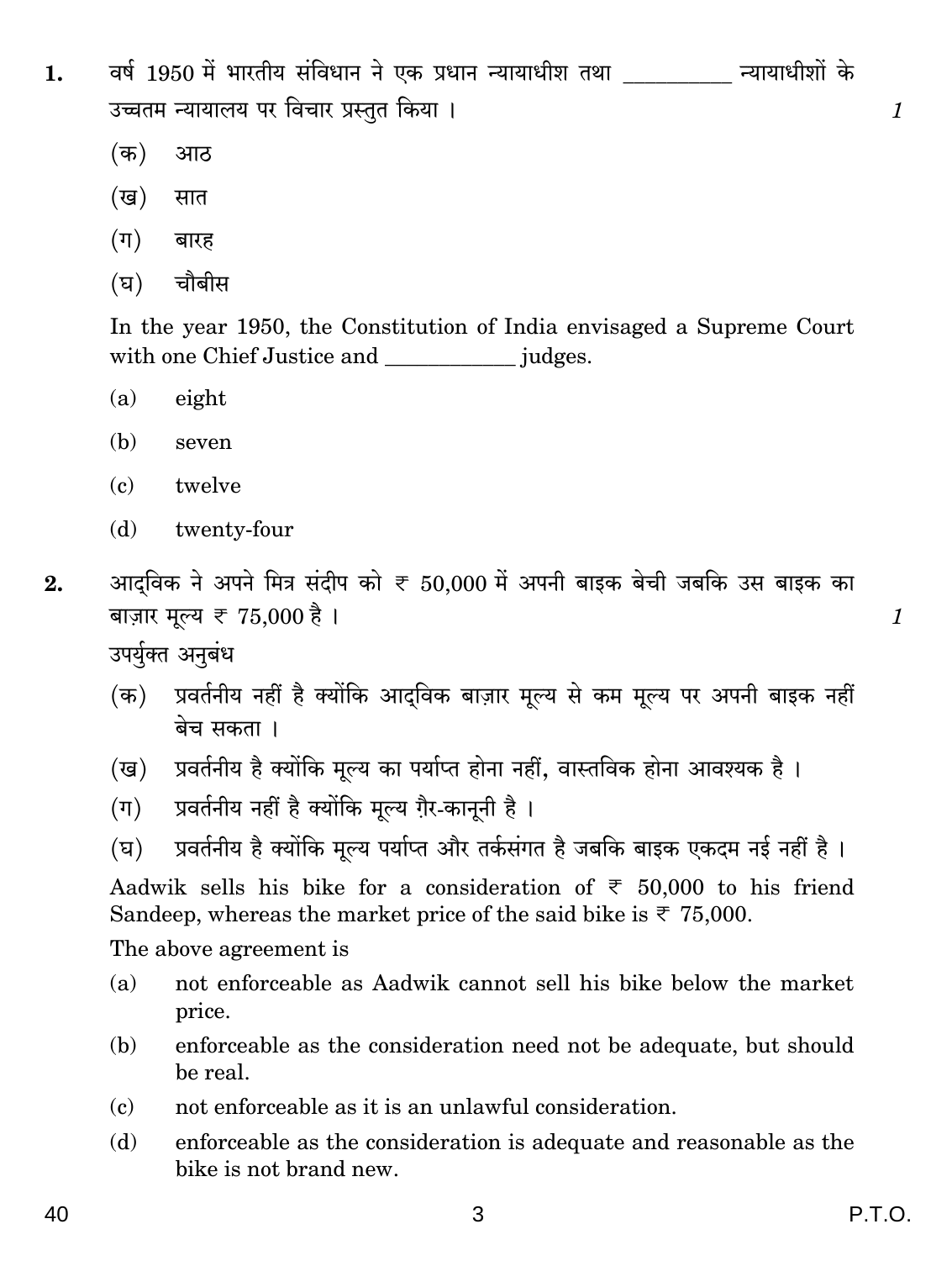रितु अपनी मित्र रश्मि को एक हीरे की अँगुठी देती है। रश्मि अँगुठी को स्वीकार कर लेती है 3. किंत उसके बदले कोई भगतान नहीं करती। रश्मि और रितु के बीच का संबंध है

 $\mathcal{I}_{\mathcal{L}}$ 

 $\mathcal{I}$ 

- (क) पटटाकर्ता और पटटेदार
- (ख) ग्राहक और विक्रेता
- (ग) दाता और ग्रहीता
- (घ) पटटाकर्ता और उप-पटटेदार

Ritu gives a diamond ring to her friend Rashmi. Rashmi accepts the ring but does not pay anything in return for the ring.

The relationship between Ritu and Rashmi is of

- $(a)$ Lessor and Lessee
- (b) **Buyer and Seller**
- Donor and Donee  $\epsilon$
- Lessor and Sub-lessee  $(b)$
- का सिद्धांत कहता है कि "कोई विधिसम्मत कार्य करते हुए भी प्रशासनिक  $\overline{4}$ . कार्रवाई न्यायोचित और तर्कसंगत होनी चाहिए ।"
	- संवैधानिक नैतिकता (क)
	- (ख) प्राकृतिक न्याय
	- (ग) समानपातिकता
	- विधिसंगत अपेक्षा (घ)

The Doctrine of \_\_\_\_\_\_\_\_\_\_\_\_\_ states that "Even in doing something legal, an administrative action must be fair and reasonable."

- **Constitutional Morality**  $(a)$
- Natural Justice (b)
- Proportionality  $(c)$
- (d) Legitimate Expectation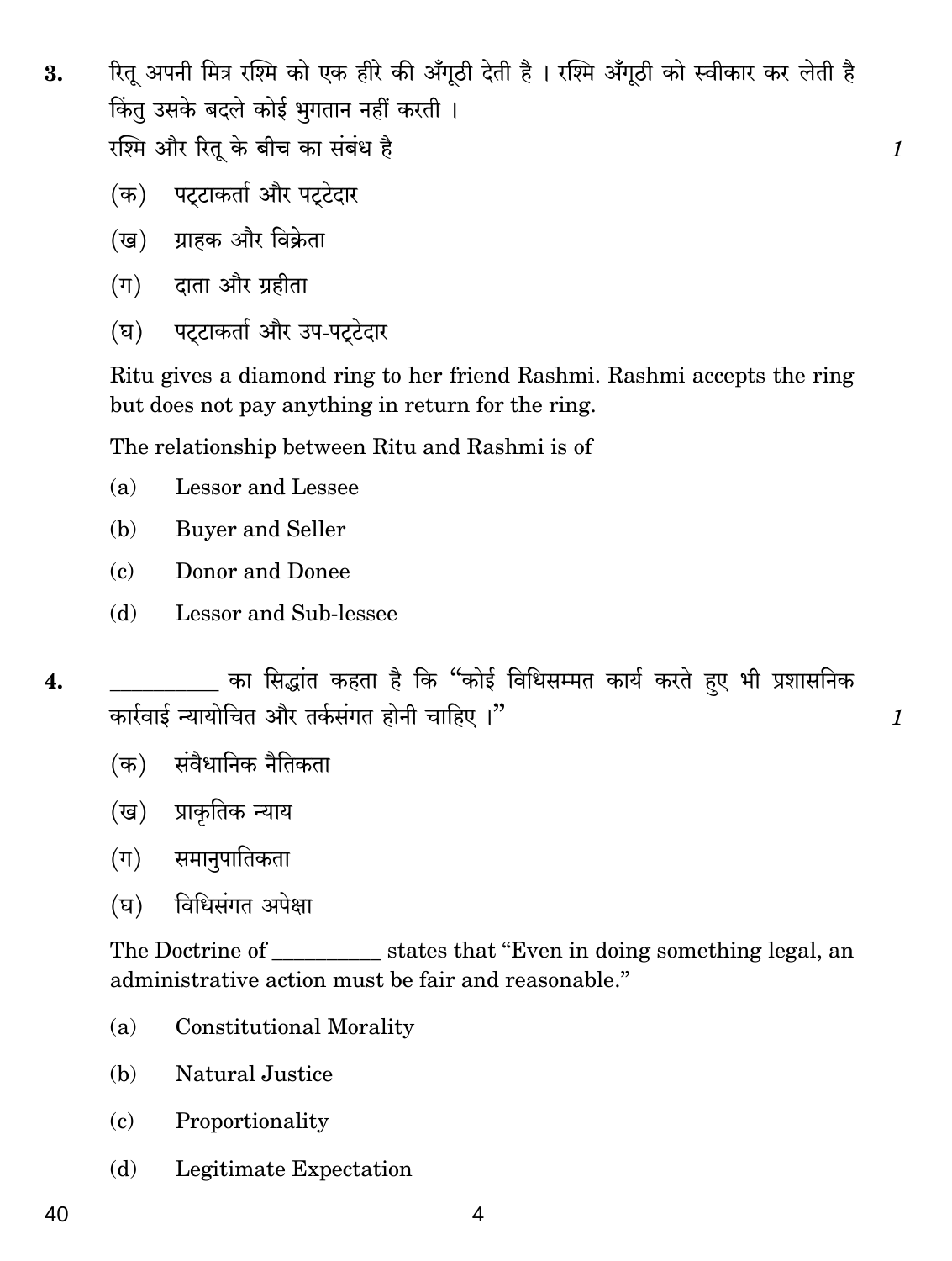- रौल्स का न्याय का पहला सिद्धांत कहता है कि 5.
	- समान मूलभूत स्वतंत्र प्रणाली के प्रति प्रत्येक व्यक्ति को समान अधिकार होना  $(\overline{a})$ चाहिए ।
	- विधिक सहायता की व्यवस्था से उन्हें सहायता मिलनी चाहिए जो सामाजिक और (ख) आर्थिक रूप से पिछड़े हुए हैं ।
	- यदि ऋणदाता अपने ग़रीब ऋणग्रहीता का लबादा ज़मानत के तौर पर ले ले, तो उसे  $(\Pi)$ शाम होने से पहले ही अवश्य लौटा देना चाहिए ।
	- प्रत्येक को स्वतंत्र जन्म लेने का, अपना ऋण चुकाने का और अगम्यागमन न करने  $(\overline{\mathbf{E}})$ का अधिकार है।

Rawls' first principle of justice states that

- each person should have an equal right to the system of equal  $(a)$ basic liberties.
- (b) the provision of legal aid should help those who are socially and economically backward.
- if the creditor took his poor debtor's cloak in pledge, he must  $\epsilon$ return it by nightfall.
- everyone has the right to be born as free, to work off his debt and  $(b)$ no incest.
- भारतीय संविधान के किस भाग व अनुच्छेद में राज्य नीति के निर्देशक सिद्धांतों 6. (डी.पी.एस.पी.) का उल्लेख है ?
	- भाग IV क, अनुच्छेद 51 क  $(\overline{a})$
	- भाग III, अनुच्छेद 51 क (ख)
	- भाग IV, अनुच्छेद 36 से 51  $(\Pi)$
	- भाग III, अनुच्छेद 12 से 35 (घ)

Directive Principles of State Policy (DPSP) are provided under which Part and Article of the Indian Constitution?

- Part IV A, Article 51 A  $(a)$
- (b) Part III, Article 51 A
- Part IV, Article 36 to 51  $(c)$
- (d) Part III, Article 12 to 35

 $\mathcal{I}_{\mathcal{L}}$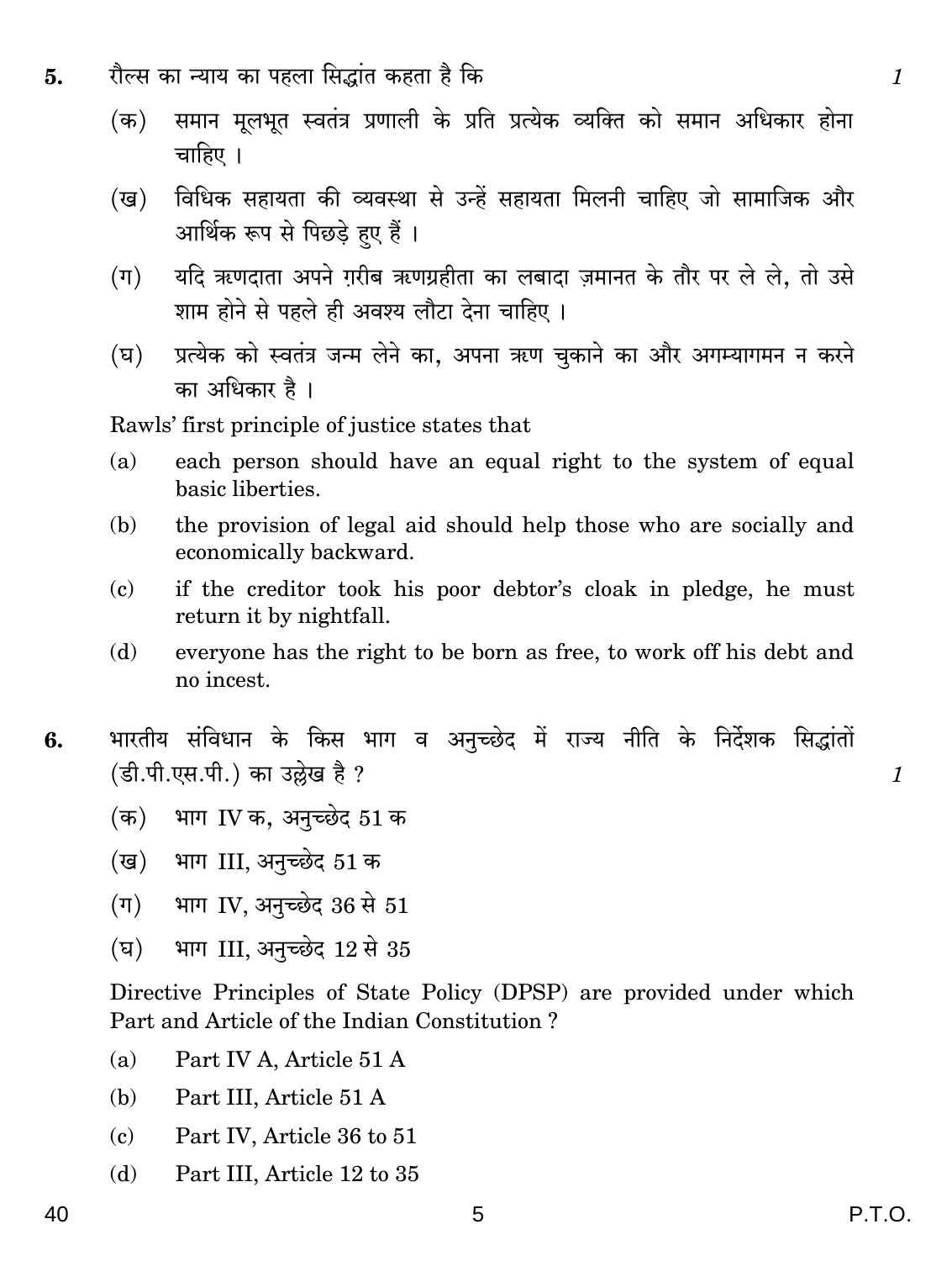- उच्चतम न्यायालय विधिक सहायता समिति (एस.सी.एल.एस.सी.) का अध्यक्ष होता है 7.
	- उच्चतम न्यायालय का एक न्यायाधीश  $(\overline{a})$
	- संबंधित राज्य का राज्यपाल (ख)
	- महान्यायवादी  $(\Pi)$
	- संबंधित राज्य के उच्च न्यायालय का मख्य न्यायाधीश  $(\nabla)$

The Chairman of the Supreme Court Legal Service Committee (SCLSC) is

- A Judge of the Supreme Court  $(a)$
- (b) The Governor of the concerned State
- $\epsilon$ The Attorney General
- (d) The Chief Justice of the High Court of the concerned State
- भीमपुर शहर में सभी फैक्टरियों और मिलों को अपने कर्मचारियों (मज़दुरी पाने वाले और 8. वेतनभोगी दोनों) के पूरे आँकड़े प्रस्तुत करने को कहा गया । राजेश्वर केमिकल वर्क्स ने निम्नलिखित आँकड़े प्रस्तुत किए:

| लोगों की | आयु वर्ग               | लिंग  |                             |  |
|----------|------------------------|-------|-----------------------------|--|
| संख्या   |                        | पुरुष | महिला                       |  |
|          | 12 वर्ष से 14 वर्ष     | 3     |                             |  |
| 6        | 15 वर्ष से 18 वर्ष     |       | 2                           |  |
| 5        | $20$ वर्ष से $30$ वर्ष | 3     | $\mathcal{D}_{\mathcal{L}}$ |  |
|          | 31 वर्ष से 40 वर्ष     | 3     |                             |  |

- वेतन का भुगतान सरकारी व्यवस्था के अनुसार किया गया ।  $\ast$
- 12 से 14 वर्ष तथा 15 से 18 वर्ष के मज़दूरों को फैक्टरी के काम का समय पूरा होने  $\ast\ast$ के बाद राजेश्वर केमिकल वर्क्स द्वारा संचालित विद्यालय में अनिवार्य रूप से भेजा गया ।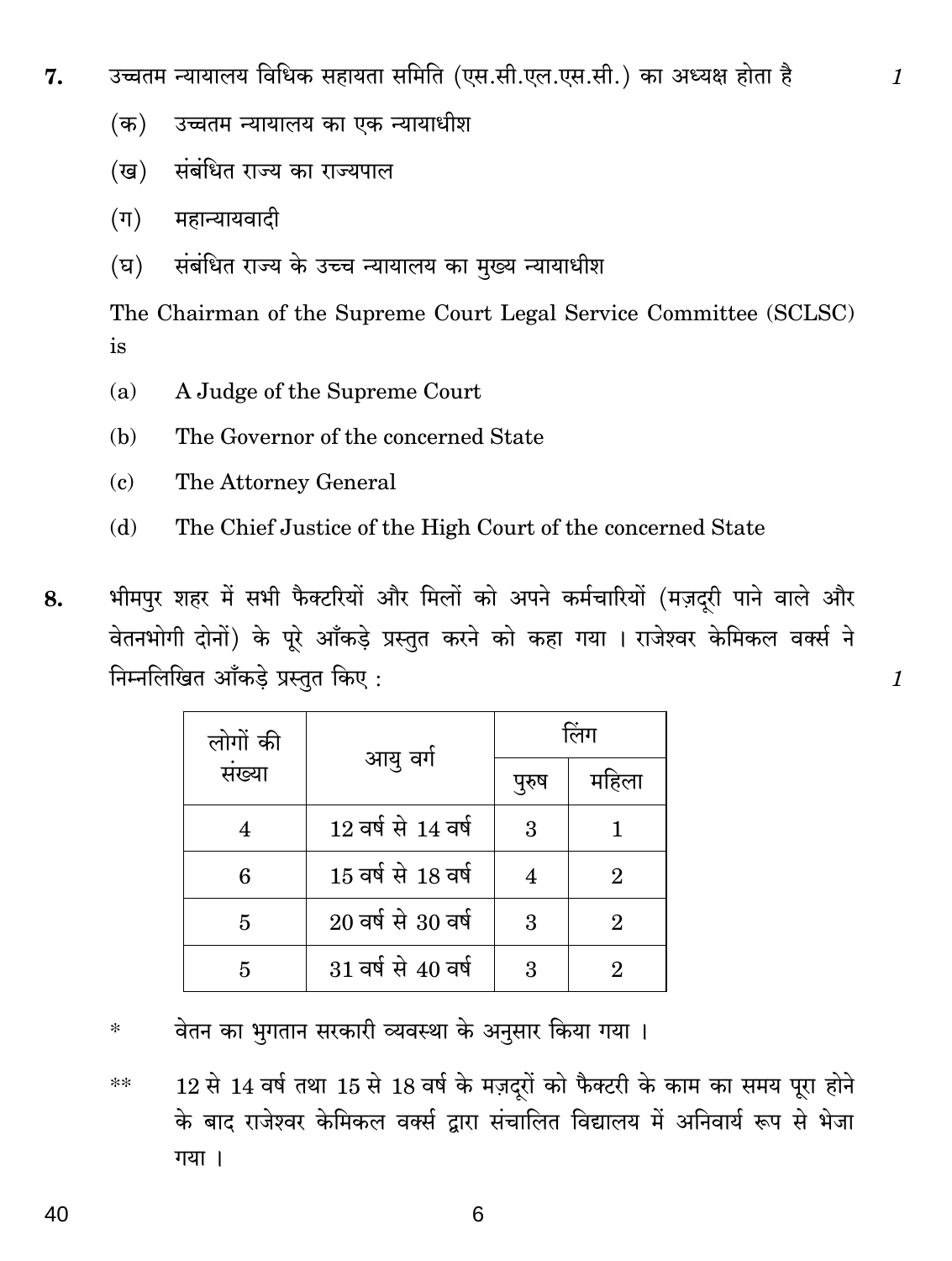राजेश्वर केमिकल वर्क्स को मूल अधिकारों के उल्लंघन के लिए नोटिस दिया गया । उपयुक्त विकल्प का चयन कीजिए जो राजेश्वर केमिकल वर्क्स की स्थिति का वर्णन करता है :

- किसी अधिकार का उल्लंघन नहीं हुआ क्योंकि राजेश्वर केमिकल वर्क्स अपने सभी  $(\overline{a})$ कामगारों को उचित वेतन/मज़दरी दे रहा था।
- अनुच्छेद 24 के अंतर्गत मूल अधिकार का उल्लंघन हुआ क्योंकि 14 वर्ष से कम वाले (ख) बच्चे भी वहाँ काम कर रहे थे।
- अनुच्छेद 14 के अंतर्गत मूल अधिकार का उल्लंघन हुआ क्योंकि पुरुषों और महिलाओं  $(\Pi)$ को समान संख्या में रोजगार नहीं दिया गया ।
- अनुच्छेद 19 के अंतर्गत मूल अधिकार का उल्लंघन हुआ क्योंकि 12 से 18 वर्ष की  $(\overline{\mathbf{E}})$ आयु वर्ग वाले श्रमिकों को प्रत्येक शाम अनिवार्य रूप से स्कूल भेजा गया।

In the city of Bheempur, all factories and mills were asked to submit the complete data about their employees (both wage-earners and salaried). Rajeshwar Chemical Works submitted the following data:

| Number    |                      | Gender |        |  |
|-----------|----------------------|--------|--------|--|
| of People | Age Group            | Male   | Female |  |
|           | 12 years to 14 years | З      |        |  |
|           | 15 years to 18 years |        |        |  |
| 5         | 20 years to 30 years | З      |        |  |
| 5         | 31 years to 40 years |        |        |  |

- $\ast$ Salaries were paid according to the Government provisions.
- $**$ The workers in the age group of 12 years to 14 years and 15 years to 18 years were compulsorily sent to a school run by Rajeshwar Chemical Works, after the working hours of the factory were over.

Rajeshwar Chemical Works was served a notice for violation of **Fundamental Rights.** 

Choose the correct option that describes the situation of Rajeshwar Chemical Works:

- No right has been violated as Rajeshwar Chemical Works was (a) paying proper salary/wages to all its workers.
- Fundamental Right under Article 24 has been violated as children (b) under the age of 14 are working there.
- Fundamental Right under Article 14 has been violated as equal  $\left( \mathbf{c} \right)$ number of males and females have not been employed.
- Fundamental Right under Article 19 has been violated as the (d) workers in the age group of 12 years to 18 years were compulsorily sent to school every evening.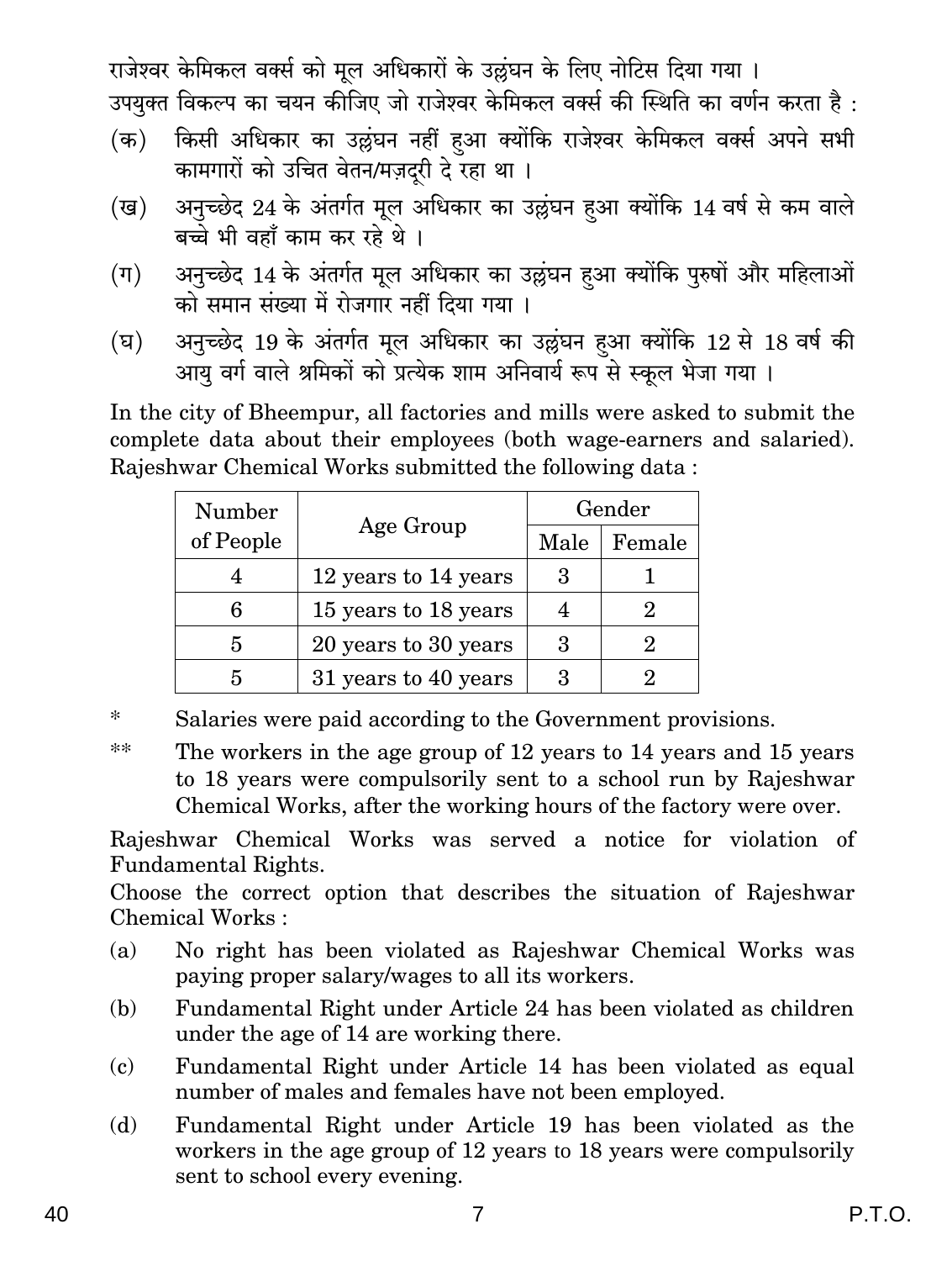पुरू नाम के एक राहगीर ने देखा कि मुखौटा लगाए दो मोटरसाइकिल सवार बैंक ऑफ अलुबा 9. के ए.टी.एम. को लुट रहे थे। उन्होंने ए.टी.एम. में नियुक्त गार्ड को भी घायल कर दिया था। पुरू ने मोटरसाइकिल का रजिस्ट्रेशन नंबर नोट कर लिया था । उसने न केवल ऐंबुलेंस बुलाई बल्कि अपराध घटित होने के बारे में पुलिस को भी सूचना दी और पास के थाने में प्रथम सूचना रपट लिखवाई।

ऊपर दी गई स्थिति में:

- क्या प्रभारी पदाधिकारी मामले के तथ्यों और परिस्थितियों की जाँच करने के लिए  $(\overline{a})$ बाध्य है ? अपने उत्तर के लिए कारण दीजिए ।
- क्या होता है यदि पुलिस अपराध की जाँच से ही इनकार कर दे ? (ख)

Puru, a passer-by, saw two masked motorbikers looting the ATM of the Bank of Aluba. The bikers also injured the guard deputed at the ATM. Puru had noted the registration number of the motorbike. He not only called the ambulance but also informed the police about the commission of the offence by recording an FIR (First Information Report) in the nearest police station.

In the above given situation :

- Is the officer-in-charge bound to investigate the facts and  $(a)$ circumstances of the case? Give reason to your answer.
- What happens if the police refuse to investigate an offence? (b)
- भारतीय संविधान के उन चार भागों का उल्लेख कीजिए जिनमें मानवाधिकारों के प्रारूप का 10. समावेश है। State the four parts of the Indian Constitution which contain the Human Rights framework.

राष्ट्रीय महिला आयोग की किन्हीं चार शक्तियों का उल्लेख कीजिए जो सिविल न्यायालय के 11. समान हैं।

Write any four powers of the National Commission for Women, which are similar to that of a civil court.

8

40

 $\overline{2}$ 

 $\overline{2}$ 

 $\overline{2}$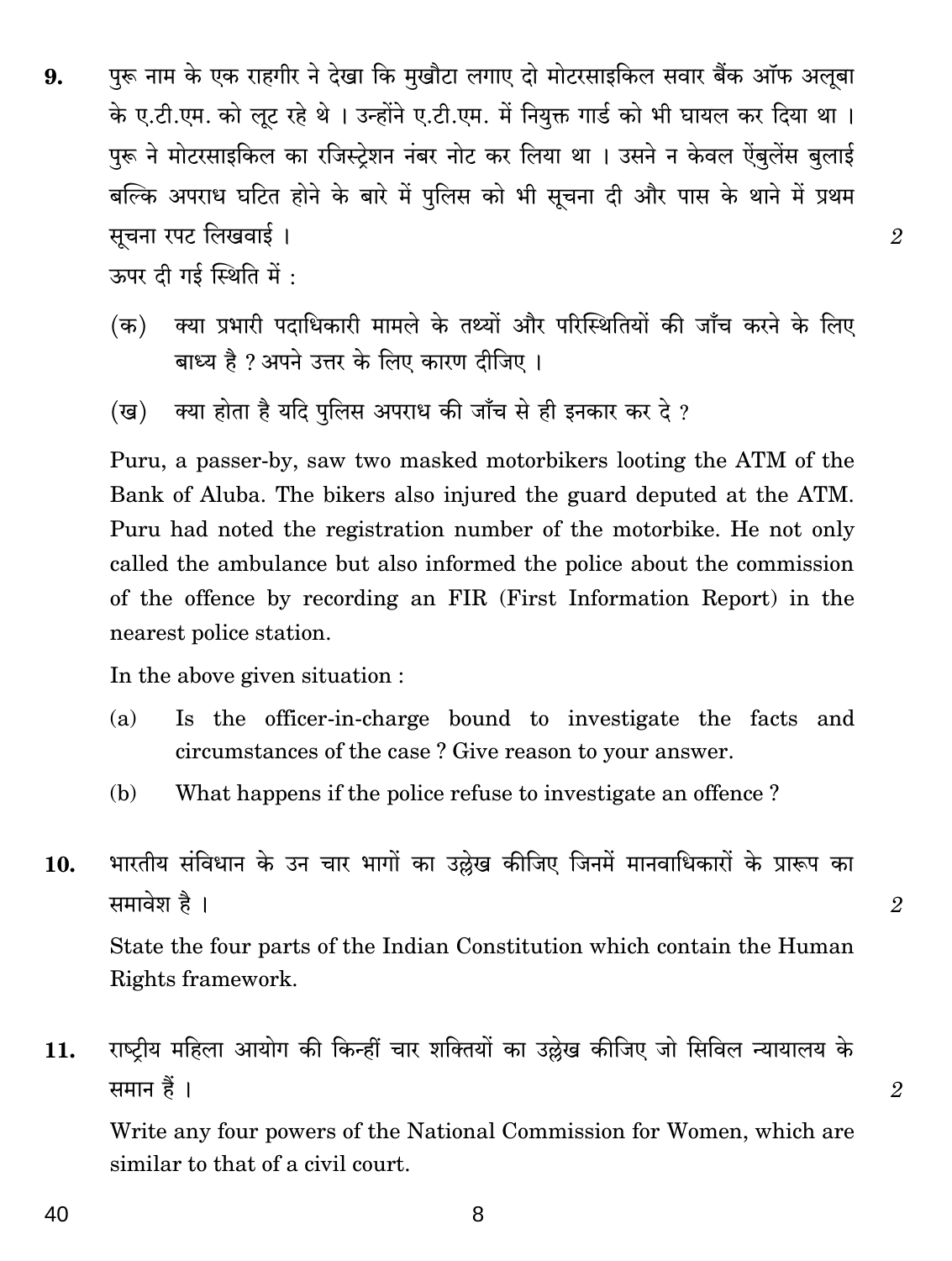- 'ब्रैटन वुडस टिवन्स' के नाम से जाने जाने वाले दो संगठनों का गठन विभिन्न देशों की 12. अर्थव्यवस्था को सहायता देने के लिए किया गया ।
	- ऊपर उछिखित दोनों संगठनों की पहचान कीजिए ।  $(\overline{a})$
	- उनके प्रमख कार्यों का उल्लेख कीजिए । (ख)

Dubbed as the 'Bretton Woods Twins' these two organisations were formed to aid the economies of various countries.

- Identify the two organisations mentioned above.  $(a)$
- (b) State their main functions.
- विधिक सेवा अधिकार अधिनियम के अंतर्गत गठित केंद्रीय अधिकार की संरचना का उल्लेख 13. कीजिए ।

State the composition of the Central Authority constituted under Legal Services Authorities Act

- संधि के अनुसमर्थन का क्या तात्पर्य है ? इसे क्यों प्रारंभ किया गया ? 14.  $\overline{2}$ What is meant by Ratification of Treaty? Why is it initiated?
- 'तीन जजों के मामले' के नाम से जाने जाने वाले तीन न्यायिक निर्णयों की श्रेणी (सीरीज़) 15. आधुनिक कौलेजियम प्रणाली के विकास में कैसे सहायक हुई ?

How has the series of three judicial decisions popularly known as the 'three judges case' helped in the development of the modern collegium system?

- विवाचन तथा मध्यस्थता की प्रक्रियाओं में अंतर स्पष्ट कीजिए । वैकल्पिक विवाद समाधान 16. के इन दो रूपों के द्वारा संप्रेषित किन्हीं दो मुल्यों का उल्लेख कीजिए। Differentiate between Arbitration and Mediation processes. State any two values communicated by these two forms of Alternative Dispute Resolution.
- राष्ट्रीय मानवाधिकार आयोग के किन्हीं आठ प्रकार्यों की सूची बनाइए । 17.  $\overline{4}$ List any eight functions of the National Human Rights Commission.

 $\overline{2}$ 

 $\overline{2}$ 

 $\boldsymbol{4}$ 

 $\overline{4}$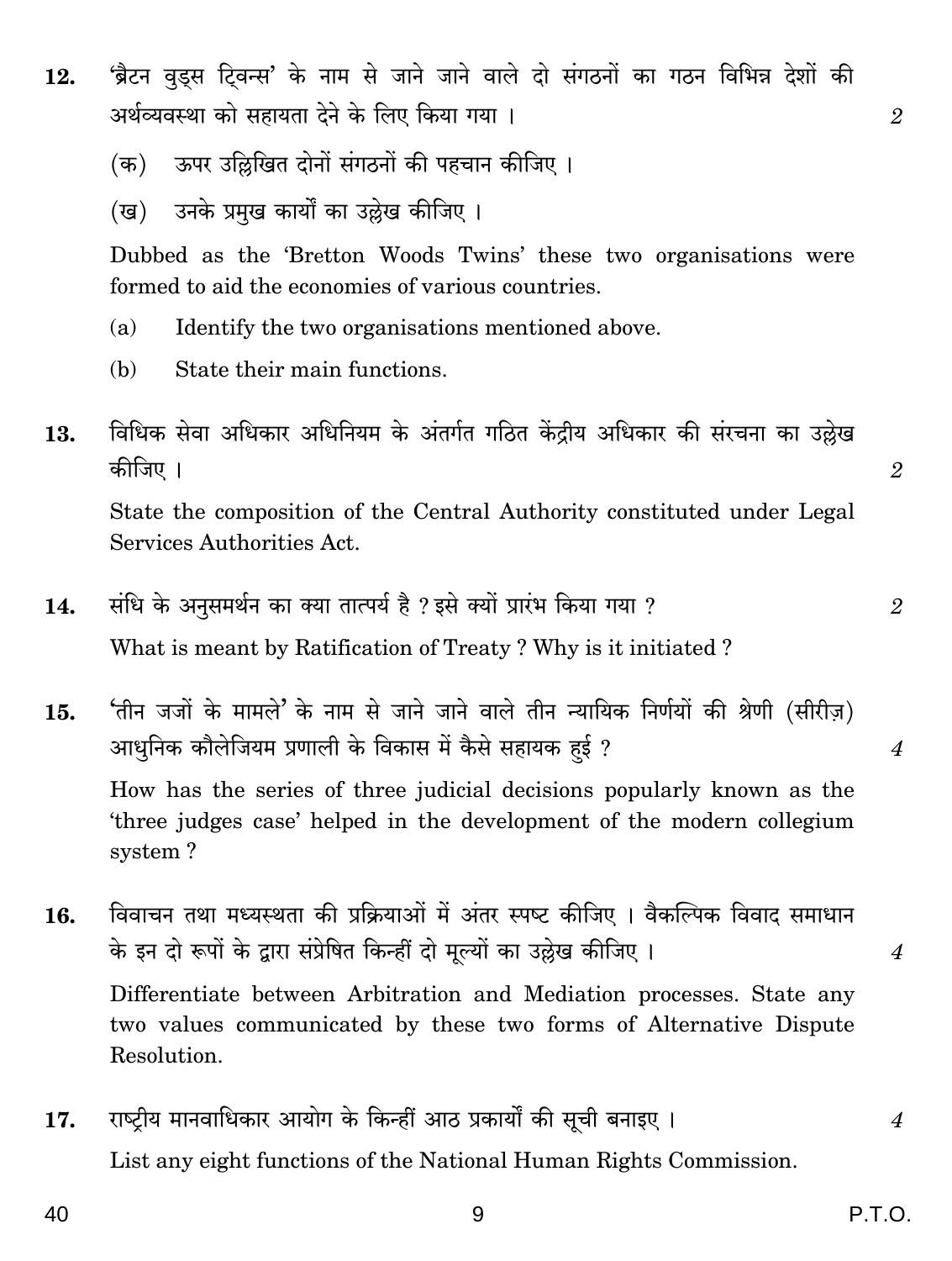अधिवक्ता अधिनियम, 1961 के मुख्य प्रावधानों को निम्नलिखित बिंदओं के संदर्भ में स्पष्ट 18. कीजिए :

 $\boldsymbol{\mathcal{A}}$ 

 $\overline{4}$ 

 $\overline{4}$ 

- अखिल भारतीय विधिज्ञ परिषद् का संगठन  $(\overline{a})$
- भारतीय विधिज्ञ परिषद के कोई दो प्रकार्य (ख)
- राज्य विधिज्ञ परिषद का गठन  $(\Pi)$
- राज्य विधिज्ञ परिषद के कोई दो प्रकार्य (घ)

Explain the main provisions of The Advocates Act, 1961 in reference to the following points:

- Composition of the All India Bar Council (a)
- $(b)$ Any two functions of the Bar Council of India
- $(c)$ Composition of the State Bar Council
- Any two functions of the State Bar Council (d)
- प्रशासनिक विधि क्या है ? 19. (क)
	- प्रशासनिक विधि के किन्हीं दो उद्देश्यों का उल्लेख कीजिए । (ख)
	- What is Administrative Law?  $(a)$
	- $(b)$ Give any two aims of administrative law.

"उच्चतम न्यायालय के केशवानंद भारती बनाम केरल राज्य (1973) के मक़दमे के ऐतिहासिक 20. निर्णय में संविधान के 24वें संशोधन अधिनियम का एक उत्तर था जो संविधान के अनुच्छेद 13 तथा अनुच्छेद 360 को भी प्रभावित करता है।" स्पष्ट कीजिए।

"The decision in the landmark 1973 Supreme Court case of Kesavananda Bharati V. State of Kerala was an answer to the 24<sup>th</sup> Amendment Act to the Constitution affecting Article 13 and Article 368." Explain.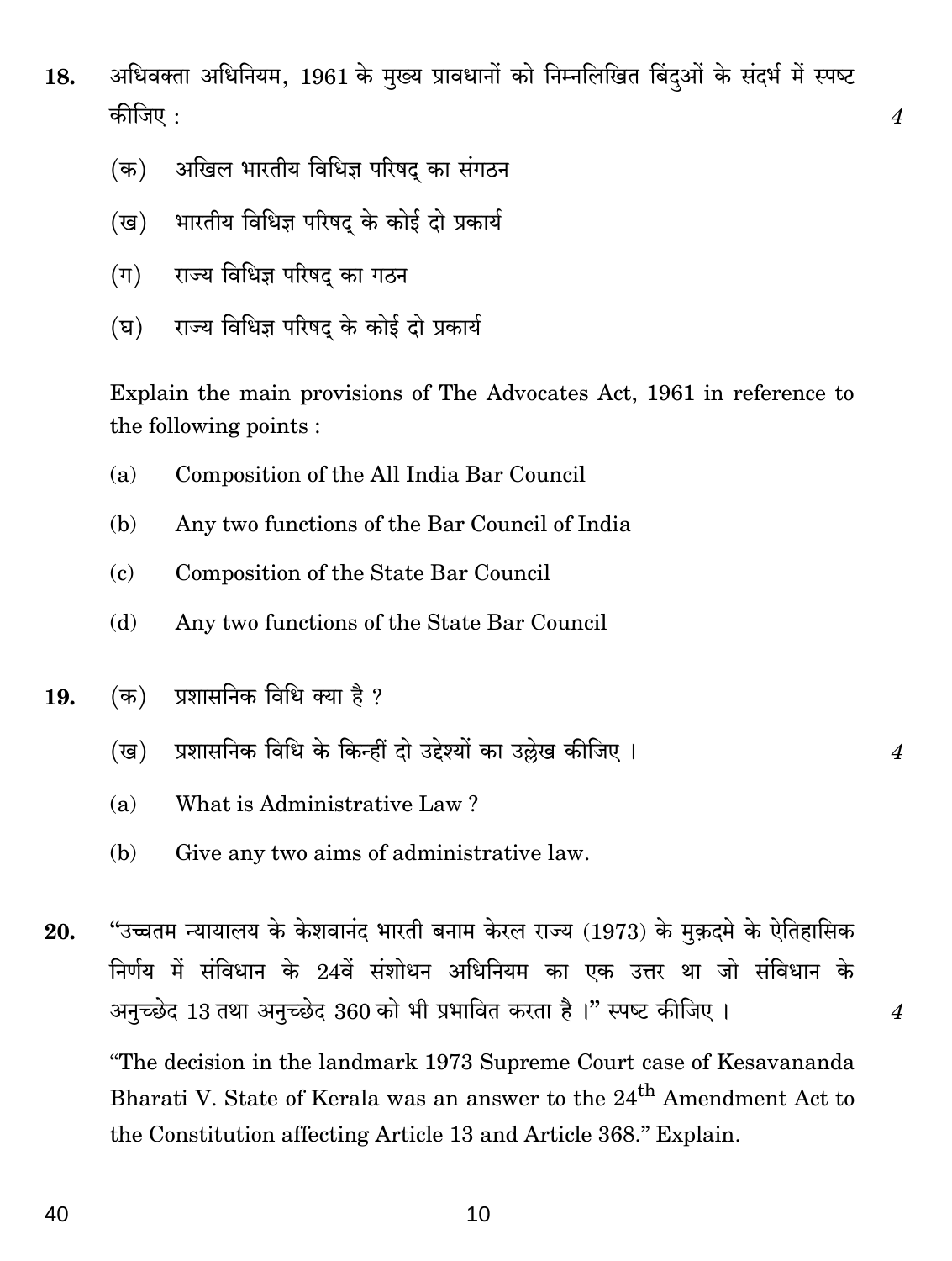- शाब्दिक रूप में 'ओम्बडसमन' का आशय है प्रतिनिधि । भारत के संदर्भ में, निम्नलिखित 21. प्रश्नों के उत्तर टीजिए :
	- भारत में और भारत के राज्यों में 'भ्रष्टाचार-विरोधी ओम्बडसमन' की पहचान  $(\overline{a})$ कीजिए ।
	- भारत में 'भ्रष्टाचार-विरोधी ओम्बडुसमन' की संरचना लिखिए । (ख)
	- भारत में 'बैंकिंग तथा बीमा ओम्बडुसमन' की पहचान कीजिए और उसकी भूमिका  $(\Pi)$ बताइए ।

Literal meaning of 'Ombudsman' is representative. With respect to India, answer the following questions :

- $(a)$ Identify the Anticorruption Ombudsman in the Indian States and in India.
- State the composition of Anticorruption Ombudsman in India. (b)
- Identify the Banking and Insurance Ombudsman in India and  $\epsilon$ state its role.
- भारत के नागरिकों को भारतीय संविधान के अनुच्छेद 19 के अंतर्गत उपलब्ध छह (क) 22. स्वतंत्रताओं का उल्लेख कीजिए ।
	- निम्नलिखित में से कौन-सा तर्कसंगत प्रतिबंध हो सकता है ? अपने उत्तर के लिए (ख) कारण भी दीजिए।
		- कुछ लोगों के किसी समुदाय द्वारा विरोध करने के कारण किसी पुस्तक की  $(i)$ बिकी पर प्रतिबंध ।
		- दसरों को हिंसा करने के लिए उकसाने की संभावना वाले भाषण देने पर रोक ।  $(ii)$
	- State the six freedoms which are available to the citizens of India.  $(a)$ under Article 19 of the Indian Constitution.
	- Which of the following can be a reasonable restriction? Give (b) reason for your answer.
		- Restrictions on the sale of a book because of protests by a  $(i)$ group of people.
		- Prohibition on making inciting speeches that may provoke  $(ii)$ others to commit violence.

40

 $\overline{5}$ 

 $\overline{5}$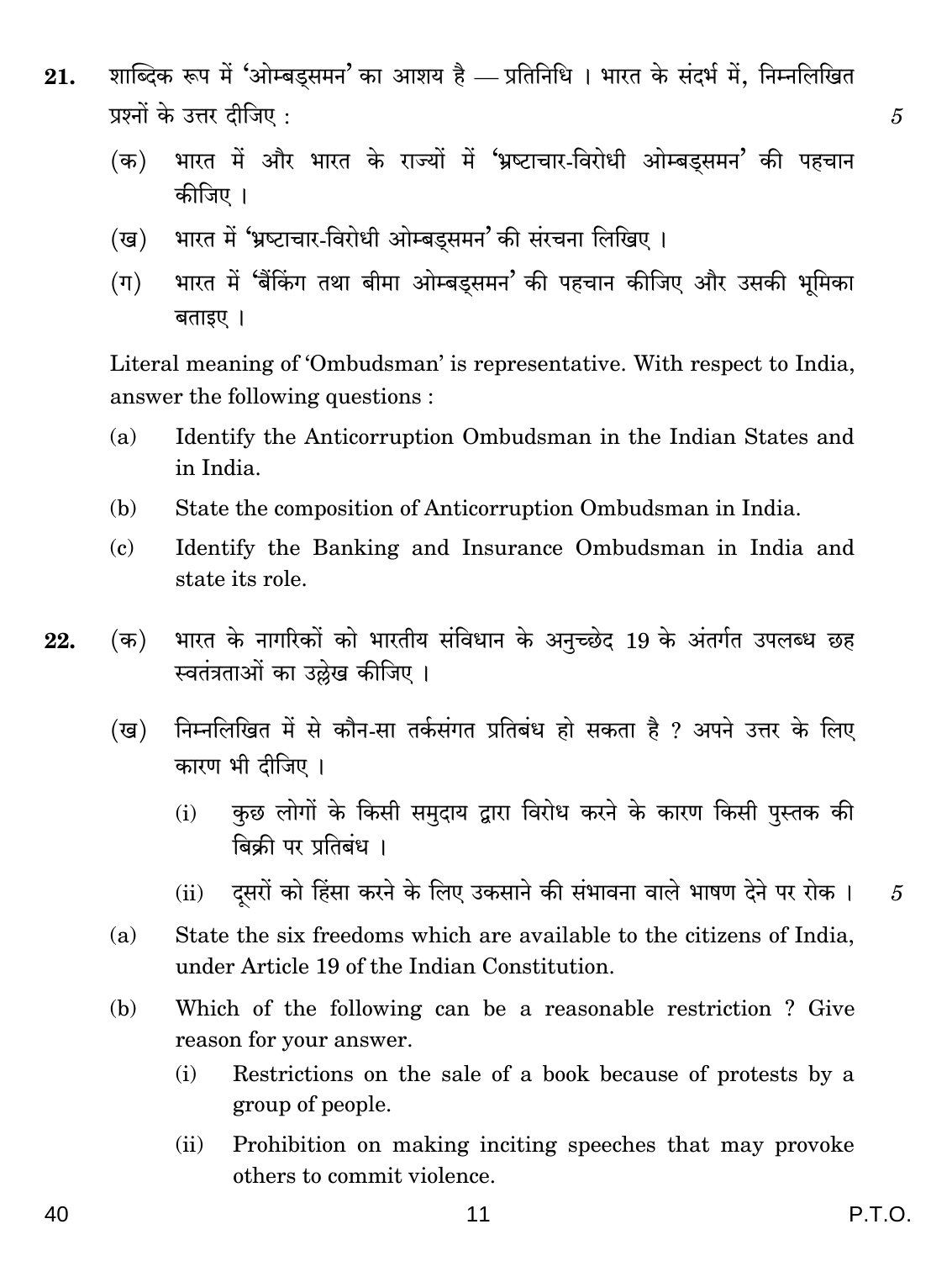- "विधिक सहायता आंदोलन के विकास को सामाजिक इंजीनियरिंग की धीमी और प्राय: 23. अचेतन प्रक्रिया का अनुगमन करने वाले देर से हुए सचेत प्रयास के रूप में देखा जाता है।" उपर्यक्त कथन के संदर्भ में. निम्नलिखित प्रश्नों के उत्तर दीजिए :
	- सामाजिक इंजीनियरिंग का क्या आशय है ?  $(\overline{a})$
	- नि:शुल्क विधिक सहायता के द्वारा विकासशील सभ्यताएँ किस प्रकार सामाजिक (ख) इंजीनियरिंग की ओर उत्तरोत्तर बढती गईं ?

5

5

नि:शुल्क विधिक सहायता के प्रावधान से संप्रेषित होने वाले किन्हीं दो मूल्यों का  $(\Pi)$ उल्लेख कीजिए ।

"The growth of legal aid movement is seen as one of the late conscious" attempts in social adjustment that followed the slow and often unconscious process of Social Engineering."

In reference to the above statement, answer the following questions :

- What is meant by Social Engineering?  $(a)$
- $(b)$ How did the developing civilizations progressively move towards Social Engineering through free legal aid?
- $(c)$ State any two values communicated by the provision of free legal aid.
- यनाइटेड किंगडम विधिक व्यवसाय तथा विधिक शिक्षा के संदर्भ में. निम्नलिखित 24.  $(i)$ बनने के लिए प्रावधानों को समझाइए:
	- (क) सॉलिसिटर
	- (ख) बैरिस्टर
	- युनाइटेड किंगडम में वह व्यक्ति भी कैसे वकील (लौयर) बन सकता है जो कानून  $(ii)$ विषय में स्नातक (ग्रैजुएट) न हो ?
	- $(i)$ In terms of legal profession and legal education in the United Kingdom, explain the provisions to become the following:
		- A Solicitor  $(a)$
		- A Barrister (b)
	- $(ii)$ How can a non-law graduate become a lawyer in the United Kingdom?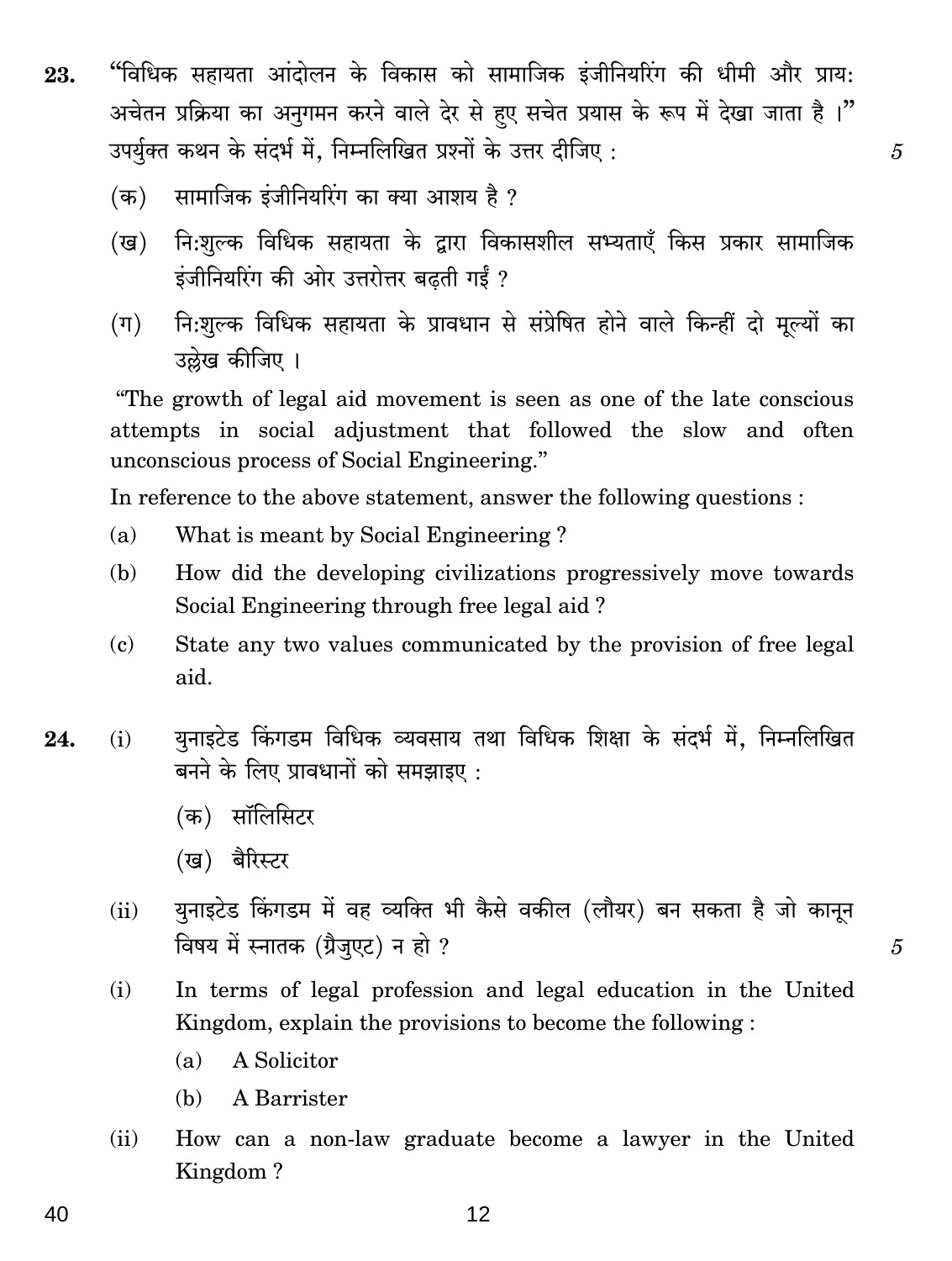Explain the three ways in which the scope of judicial review has evolved in the courts in India and has been practised by the Supreme Court of India?

- रामिश के पास डिफेंस कॉलोनी, दिल्ली में एक आवास था । इसका मूल्य ₹ 85 लाख आँका 26. गया था । उसने इस संपत्ति का स्वामित्व सुदीप और समीर को सम्मिलित रूप में अंतरित कर दिया । उन्होंने मकान का पुनरुद्धार किया और ₹ 15,000 प्रति मास पर 3 वर्ष के लिए श्री कैलाश को इस पर कब्जा दे दिया । सुदीप और समीर में इस संपत्ति के स्वामित्व अधिकारों के बारे में एक विवाद पैदा हो गया । वाद की विचाराधीनता के दौरान सुदीप ने श्रीमती निधि को बिना किसी मुल्य के संपत्ति को अंतरित कर दिया । समीर ने इस अंतरण को चुनौती दी।
	- रामिश, सुदीप, समीर, श्री कैलाश और श्रीमती निधि में हुए तीन प्रकार के अंतरणों  $(i)$ की पहचान कीजिए ।
	- समीर ने किन आधारों पर अन्तरण को चुनौती दी ? अपनी आपत्ति को न्यायोचित  $(ii)$ ठहराने के लिए समीर के द्वारा किन स्थितियों को पूरा करना होगा ?

Ramish had a residential accommodation at Defence Colony in Delhi. It was valued at  $\overline{\tau}$  85 lakhs. He transferred the ownership and possession of this property to Sudeep and Sameer jointly. They got the house renovated and gave its possession to Mr. Kailash for a period of 3 years on a monthly charge of  $\overline{\tau}$  15,000. A dispute arose between Sudeep and Sameer and the ownership rights of the property became disputed. During the pendency of the suit, Sudeep initiated the transfer of property to Ms. Nidhi without any consideration. Sameer challenged this transfer.

- Identify the three types of transfers that took place between  $(i)$ Ramish, Sudeep, Sameer, Mr. Kailash and Ms. Nidhi.
- On what grounds has Sameer challenged the transfer? What  $(ii)$ conditions should be satisfied by Sameer in order to justify his objection?

25.

6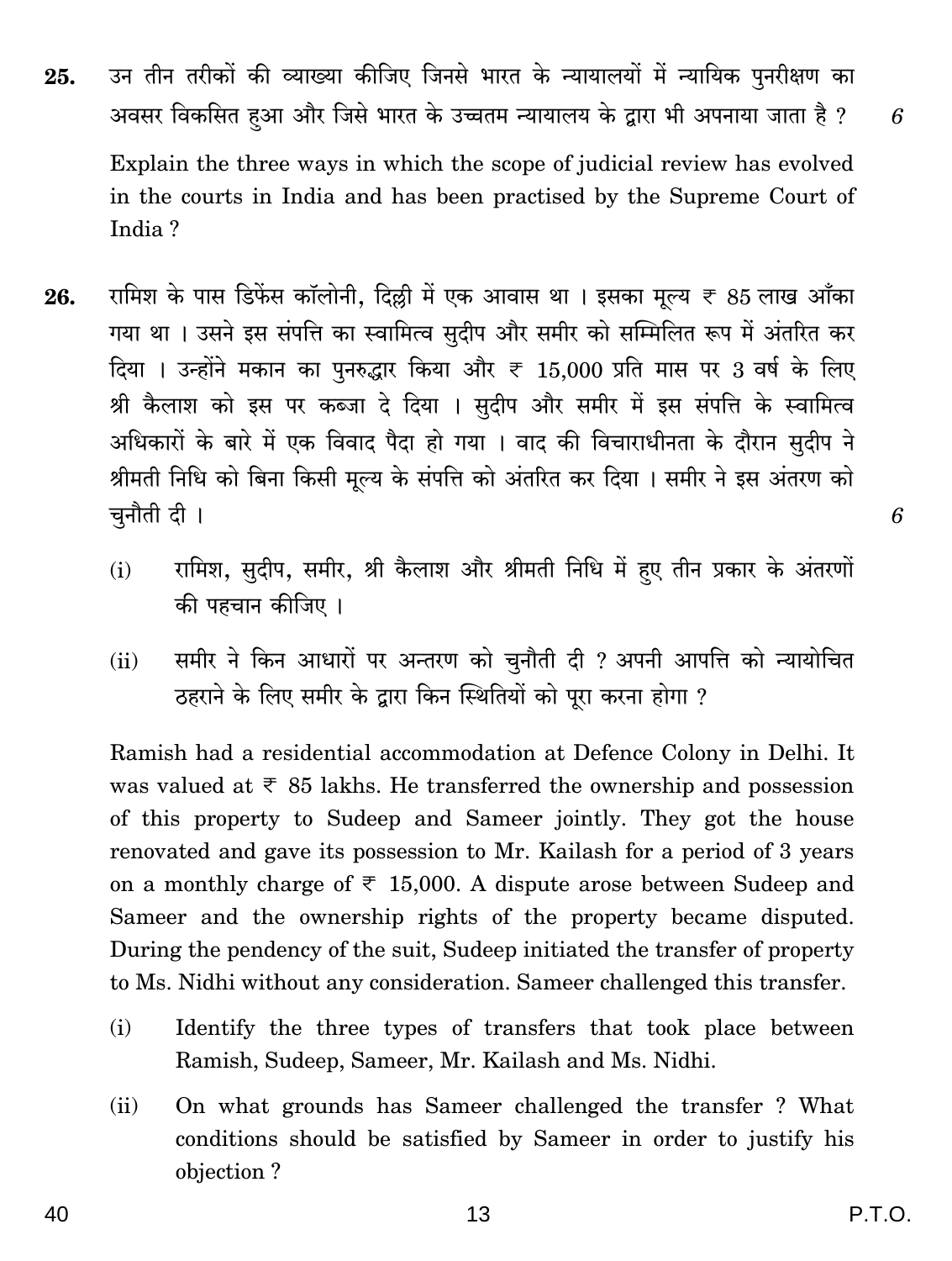- नीचे दी गई स्थिति में किस वैकल्पिक विवाद समाधान (ऑल्टरनेट डिस्प्युट रिज़ॉल्युशन) का 27. अनुगमन करना होगा ? पहचान कीजिए और व्याख्या कीजिए :
	- झारखंड में स्थित एक केमिकल फैक्टरी के प्रबंधक शिखर धवन तथा इसकी श्रमिक  $(\overline{a})$ समिति में एक श्रम विवाद पैदा हो गया । विवाद के पक्षों ने निपटान के लिए श्री निशिकांत झा (उच्च न्यायालय के अवकाश प्राप्त न्यायाधीश) को निष्पक्ष तृतीय पक्ष (थर्ड पार्टी) के रूप में नियुक्त किया । श्री निशिकांत झा ने उनके विवाद और दावों को निपटाने के लिए पक्षों को संभावित हल सुझाते हुए हस्तक्षेपी (इंटरवेंशनिस्ट) की भूमिका निभाई ।
	- श्री साहिल कुमार और श्रीमती अनुष्का कुमार में एक वैवाहिक झगड़ा पैदा हो गया । (ख) यद्यपि उनका मामला एक नियमित न्यायालय में पहले से ही चल रहा था, उन्होंने अपने झगडे को निपटाने के लिए एक संस्था से संपर्क किया । इस संस्था ने प्रक्रियात्मक नियमों का पूर्ण पालन नहीं करते और इस संस्था का निर्णय झगडे के दोनों पक्षों पर बाध्यकारी था।
	- श्री शर्मा और श्री नारायण पड़ोसी हैं और 'युनाइटेड हाइट्स' अपार्टमेंट्स में रह रहे  $(\Pi)$ हैं । उनमें रास्ते के अधिकार के बारे में एक झगड़ा पैदा हो गया जो दूसरे की भूमि से गूज़रने की अनुमति देने की एक सुविधा है । उन्होंने आपसी सहमति से श्री अय्यर (सोसाइटी के सचिव) को अपने झगड़े के निपटान के लिए निष्पक्ष तीसरी पार्टी के रूप में नियुक्त किया । श्री अय्यर पक्षों को उनके मामले का मूल्यांकन प्रस्तुत करने में एकाग्र हो गए और उन्हें एक निपटारे की ओर निर्देशित किया ।

Identify and explain which Alternative Dispute Resolution is followed in the given situation :

A labour dispute arose between Mr. Shikhar Dhawan (Manager) of  $(a)$ a chemical factory located in Jharkhand, and its Workmen Association. The  $\mathbf{t}$  $the$ dispute parties appointed Mr. Nishikant Jha (a retired High Court judge) as a neutral third party, to resolve their dispute. Mr. Nishikant played the role of an interventionist by suggesting potential solutions to the parties in order to resolve their disputes and claims.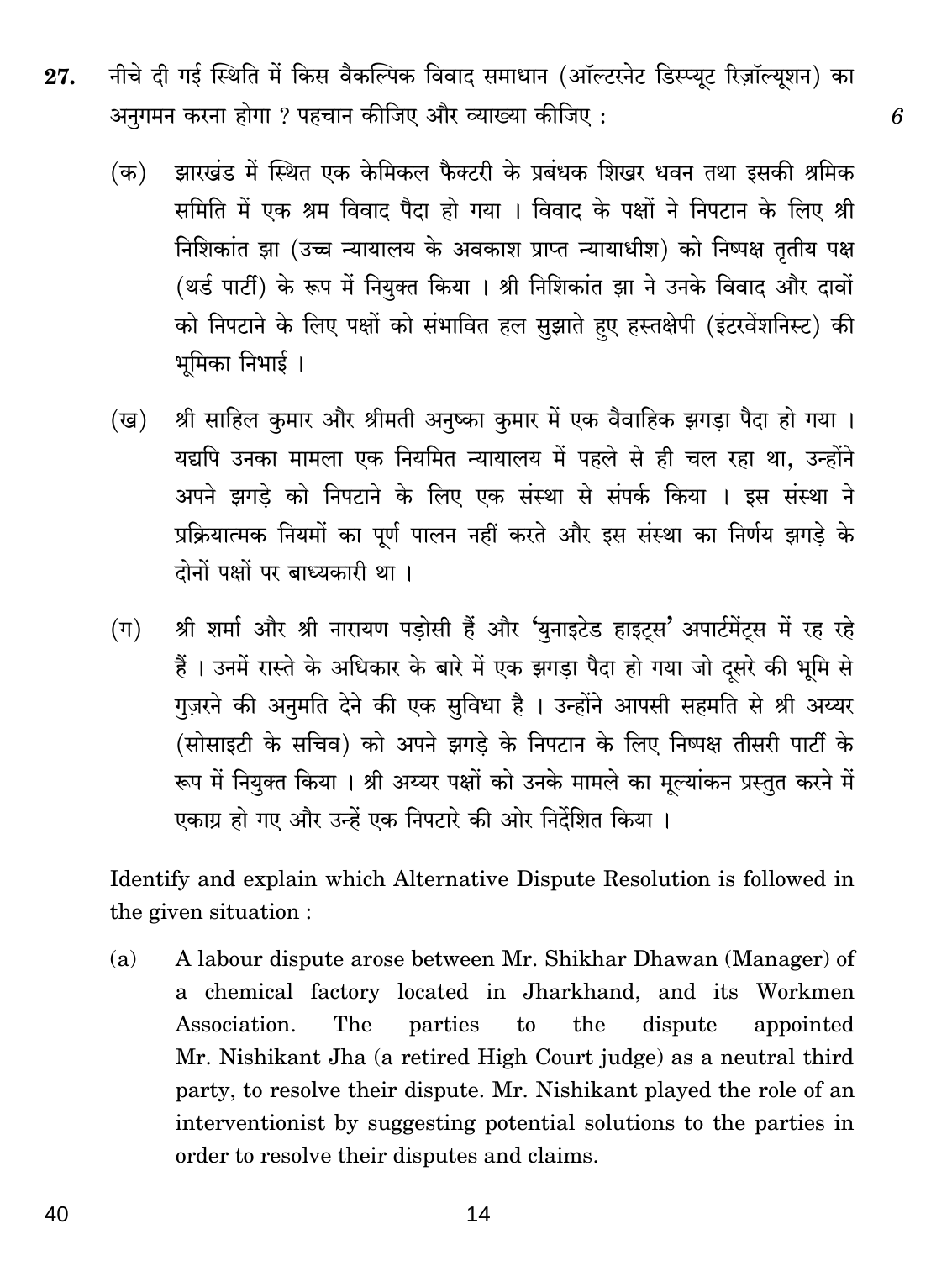- A matrimonial dispute arose between Mr. Sahil Kumar and (b) Mrs. Anushka Kumar. They both approached an institution for the settlement of their dispute, even though their case was already pending in the regular court. This institution does not follow strict application of procedural laws and the decision of this institution was binding on the parties to the dispute.
- $(c)$ Mr. Sharma and Mr. Narayan are neighbours and residing in 'United Heights' Apartments. A dispute arose between them regarding the right of way (type of easement that allows a person to pass through another's land). They mutually appointed Mr. Iyyer (Society Secretary), as a neutral third party to resolve their dispute. Mr. Iyyer focused on providing the parties with an evaluation of their case and directed them towards settlement.
- भारत में एक एडवोकेट के रूप में नामांकित होने के लिए योग्यता के मानदंड क्या हैं ? (क) 28.
	- भारत में कोई एडवोकेट, एडवोकेट ऑन रिकॉर्ड्स कैसे बन सकता है ? (ख)
	- भारत में कोई विधिवक्ता सार्वजनिक नीति के प्रतिपादन और उस पर राय देने में अपनी  $(\Pi)$ महत्त्वपूर्ण भूमिका कैसे निभा सकता है ?
	- $(a)$ State the eligibility criteria for being enrolled as an advocate in India.
	- (b) How can an advocate in India become an Advocate on Records?
	- $(c)$ How do lawyers in India play an important role in formulating and advising on public policy?
- "नागरिकों को अपनी न्यायालय प्रणाली में विश्वास के लिए जब आवश्यक हो तो सभी लोगों 29. की पहँच न्यायालयों तक होनी चाहिए।" उपर्युक्त कथन पर विचार करते हुए निम्नलिखित प्रश्नों के उत्तर दीजिए :
	- भारत सरकार द्वारा भारत में प्रारंभ की गई विधिक सहायता के इतिहास की रूपरेखा (क) प्रस्तुत कीजिए ।

6

6